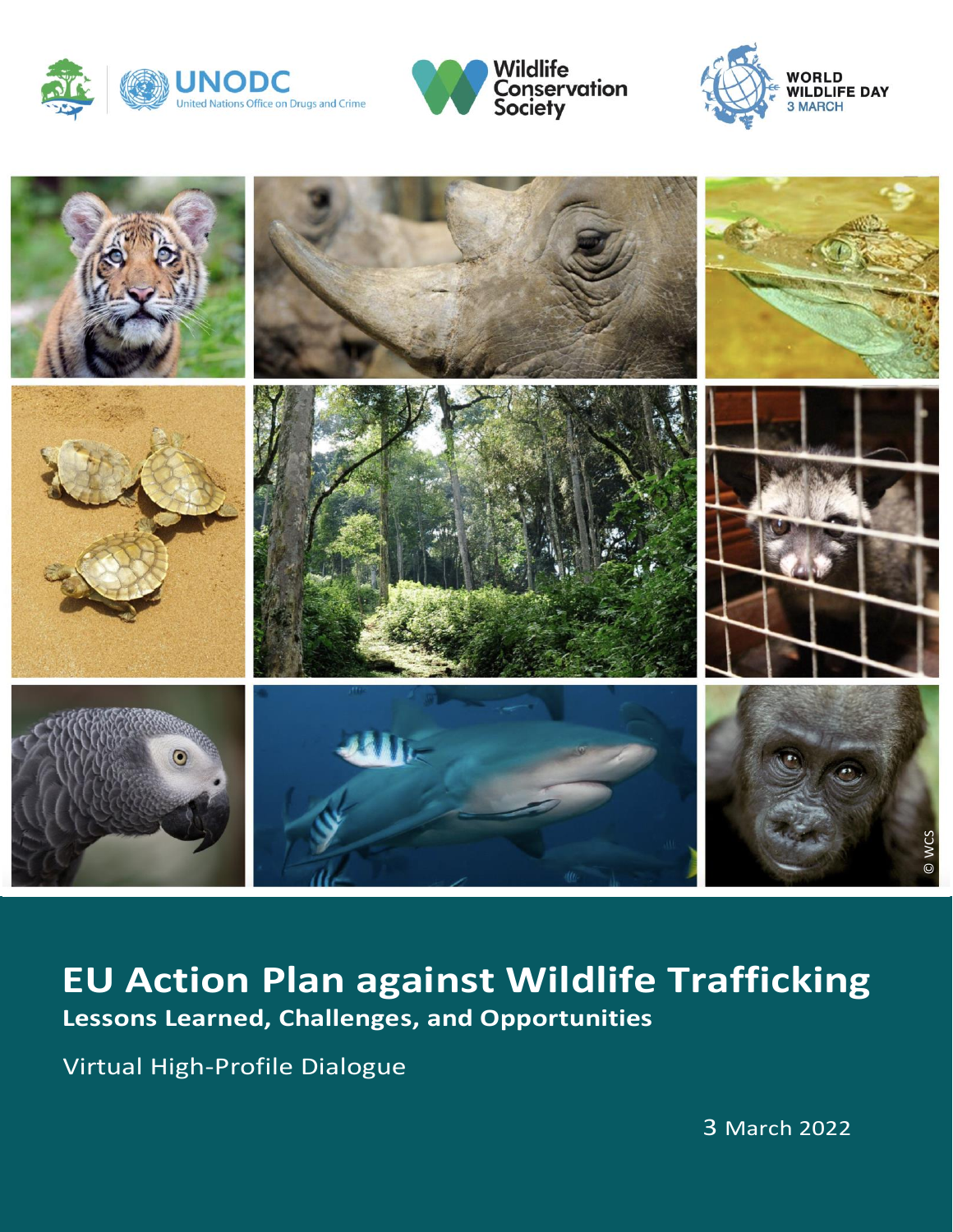# **INTRODUCTION**

**Wildlife trafficking** has become one of the most lucrative criminal activities and constitutes one of the most immediate threats to biodiversity in many parts of the world. Around the globe, wildlife is being bought and sold on an increasingly massive scale as pets, food, medicine, furs, feathers, skins, decorations, and trinkets. The European Union has an important role to play in addressing wildlife trafficking, as it constitutes a significant destination market, a hub for trafficking in transit to other parts of the world, as well as the source region for illegal trade in some species.

In addition to harming wildlife species, wildlife trafficking undermines local livelihoods and weakens impoverished rural economies further. As highlighted by the 2019 DG International Partnerships' study on the interaction between security and wildlife conservation in sub-Saharan Africa<sup>1</sup>, wildlife trafficking weakens the rule of law, exacerbates corruption, triggers conflicts, funds organised crime syndicates, and in some cases contributes to migration flows.

In February 2016, the European Commission adopted an **EU Action Plan against wildlife trafficking2** within the EU and to strengthen the EU's role in the global fight against these illegal activities, which is currently under review. It is timely to discuss what has been achieved to date and what the EU can still do further, particularly as a contribution to a new EU Action Plan.

Organised by the **United Nations Office on Drugs and Crime** (UNODC) and the **Wildlife Conservation Society** (WCS), this virtual dialogue presented lessons learned and discuss challenges and opportunities for a renewed EU Action Plan to tackle wildlife trafficking, including how the EU can support the fight against wildlife trafficking in the field in partner countries.

This virtual dialogue brought together actors from Africa, Asia, Latin America, and the EU, from governments, intergovernmental Organizations, civil society, and academia sharing local, national, and international-level experiences.



<sup>&</sup>lt;sup>1</sup> Study on the Interaction between Security and wildlife Conservation in Sub-Saharan Africa (2019), European Commission: [https://op.europa.eu/en/publication-detail/-](https://op.europa.eu/en/publication-detail/-/publication/53ed0515-de76-11e9-9c4e-01aa75ed71a1/language-en) [/publication/53ed0515-de76-11e9-9c4e-](https://op.europa.eu/en/publication-detail/-/publication/53ed0515-de76-11e9-9c4e-01aa75ed71a1/language-en)[01aa75ed71a1/language-en](https://op.europa.eu/en/publication-detail/-/publication/53ed0515-de76-11e9-9c4e-01aa75ed71a1/language-en)



<sup>2</sup> EU Action Plan against Wildlife Trafficking (COM(2016) 87 final), European Commission: [http://ec.europa.eu/environment/cites/pdf/WAP\\_EN\\_WEB.P](http://ec.europa.eu/environment/cites/pdf/WAP_EN_WEB.PDF)

[DF](http://ec.europa.eu/environment/cites/pdf/WAP_EN_WEB.PDF)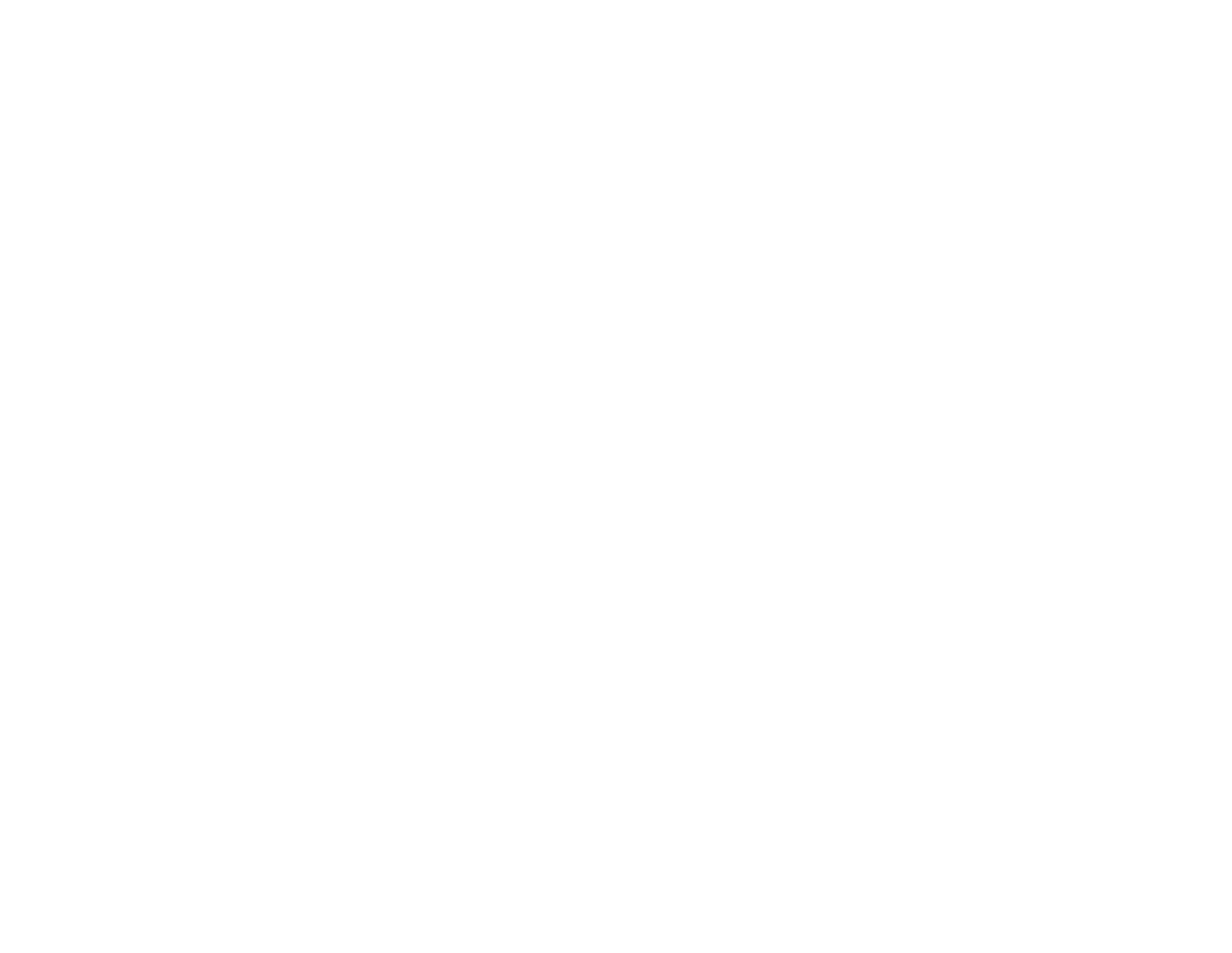## **INTRODUCTORY HIGH-LEVEL PANEL**

#### **Moderator**

**Mr. Jorge Rios**, Chief of UNODC Global Wildlife and Forest Crime Programme, opened the conference, set the scene, and introduced the first distinguished speakers.

**Mr. Virginijus Sinkevičius**, EU Commissioner for the Environment, Oceans and Fisheries, highlighted the progress made so far with the 2016 Action Plan. Back in December, the European Commission adopted a proposal for a new Directive on Environmental Crime, which clarifies sanctions, strengthens the enforcement team, and does more to recognize the role of the civil society. The EU has also been very active at the international level. In recent years, the EU has made major investments in the protection of biodiversity, anti-poaching and anti-trafficking efforts in Africa, Asia, and Latin America. In December last year, the European Commission took strong action against elephant poaching in Africa, with further restrictions on ivory trade in and from the EU. These new measures will ban most forms of the EU trade in ivory, finally consigning it to the past. Looking to the future and preparations for the Conference of Parties of the Convention on International Trade in Endangered Species of Wild Fauna and Flora (CITES) to be held in Panama in November, the EU has been playing a proactive role. The EU is developing proposals to extend CITES to new species threatened by international trade, including several marine species and tropical timber. Commissioner Sinkevičius stated that Europe is determined to do more. The ongoing evaluation and revision of the EU Wildlife Action Plan is an opportunity to ensure that the fight against wildlife trafficking becomes a priority for the longer term. To concluded, he thanked both the UN Office on Drugs and Crime and the Wildlife Conservation Society

for their commitment to fighting wildlife trafficking and for sharing their expertise, further emphasising we have everything to gain from closer cooperation as we work to tackle one of the major scourges of our time.

**Ms. Hilde Vautmans**, Member of the European Parliament and Chairwoman of MEPs for Wildlife, stated that World Wildlife Day is one of her favourite international days of the United Nations. A day where we celebrate our incredible wildlife and nature, but also a day where we raise awareness for the challenges that we are facing today. She re-emphasized that wildlife trafficking constitutes one of the most immediate threats to biodiversity. Ms. Vautmans added that wildlife crime, or the illegal wildlife trade (IWT), does not stop at our borders and that Europe remains one of the main destinations transit and source regions for illegal wildlife products. According to Ms. Vautmans, the existing measures are not enough, and there is still a lot to be done. She noted that maybe even more important than new legislation is the full implementation of the 32 measures from the EU Action Plan. As Chairwoman of MEPs for Wildlife, this will be one of her main priorities. According to her, it is critical to address wildlife trafficking at the European level. Ms. Vautmans concluded by saying that it is our duty to respect and mostly protect our impressive and incredible wildlife and nature.

**Mr. Jean-Philippe Lecouffe**, Deputy Executive Director at EUROPOL, stated that wildlife trafficking has been a priority for the EU and EUROPOL for many years and it will continue to be under the EU Policy Cycle EMPACT 2022+. Mr. Lecouffe stressed that the EU remains a very important location for wildlife crime and a very lucrative business. Traffickers are increasingly targeting endemic European species such as the European eel for example, the trade of which generates approximately 2.5 billion EUR annually. EUROPOL has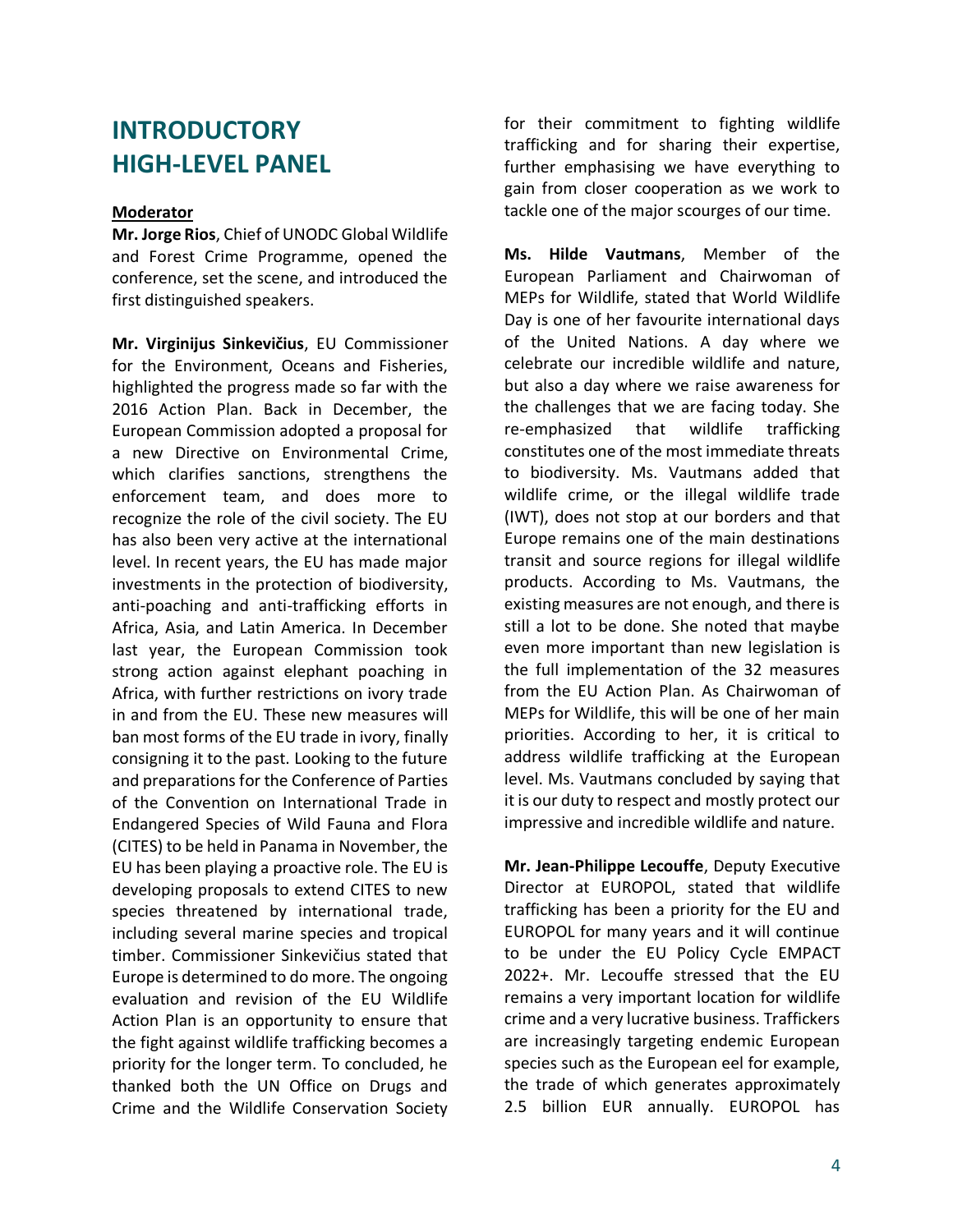supported a number of operational actions by EU Member States and international partners on trafficking of commodities including ivory, timber, reptiles, and glass eels. Mr. Lecouffe described how EUROPOL coordinates Operation Lake, an annual Europe-wide operation targeting the trafficking of glass eels. In 2021, the operation involved authorities in 24 European States and resulted in 58,000 inspections across Europe, 52 arrests, as well as the seizure of over 1 million EUR worth of glass eels. Mr. Lecouffe highlighted the need to increase our engagement particularly in four areas: document fraud; the digital domain; financial investigations; and international cooperation. He concluded by saying that EUROPOL's aim is to strengthen international partnerships and outreach to address this crime.

## **PANEL 1 – LARGER THAN TIGERS: FIRST LESSONS FROM THE FIELD**

#### **Moderator**

**Mr. Jorge Rios**, Chief of UNODC Global Wildlife and Forest Crime Programme, introduced the first panel and presented the speakers.

**Mr. Jorge Rodriguez Romero**, Deputy Head of Unit, Multilateral Environmental Cooperation, DG ENV, European Commission, provided an overview of the EU Action Plan against wildlife trafficking. He began by stating that the 2016-2020 EU Action Plan sets out a roadmap for the EU strategy against wildlife trafficking. As a key deliverable of the EU Biodiversity Strategy for 2030, which contributes to achieving the European Green Deal's objectives, its

ongoing evaluation and forthcoming revision aim to further increase the effectiveness of EU policy and actions against wildlife trafficking, and ultimately reduce levels of wildlife trafficking globally and in the EU. Mr. Romero outlined the key positive outcomes of the previous Action Plan, namely raising the profile of wildlife trafficking, more enforcement measures, increased EU funding, strong EU proposals, a ban on EU ivory trade, and the mobilisation of diplomatic networks in many third countries. Yet, some challenges persist, such as trading routes and species concerned changing over time, connections between wildlife trade and the spread of zoonotic diseases, the impact of wildlife trafficking on local communities, increasing online trade and related use of small-parcel services, and a lack of capacity in multiple agencies. Mr. Romero concluded with an explanation of the ongoing evaluation and forthcoming revision of the Action Plan. Building on the public and expert consultations carried out so far, a Stakeholder Workshop with experts will be held on 16 March 2022 to support the revision process. The adoption and publication of a revised Action Plan and a Staff Working Document on the evaluation is expected during the third quarter of 2022.

**Ms. Diana Pérez-Aranda Serrano**, Spanish Action Plan against illegal trafficking and international poaching of wildlife species at the Ministry for the Ecological Transition and the Demographic Challenge of Spain, stated that, in 2018, Spain became the first EU Member State to adapt the '*EU Action Plan against wildlife trafficking*' to its national context through the approval of the *'Spanish Action Plan against illegal trafficking and international poaching of wildlife species*' 3.

<sup>3</sup> Plan TIFIES, for its Spanish acronym.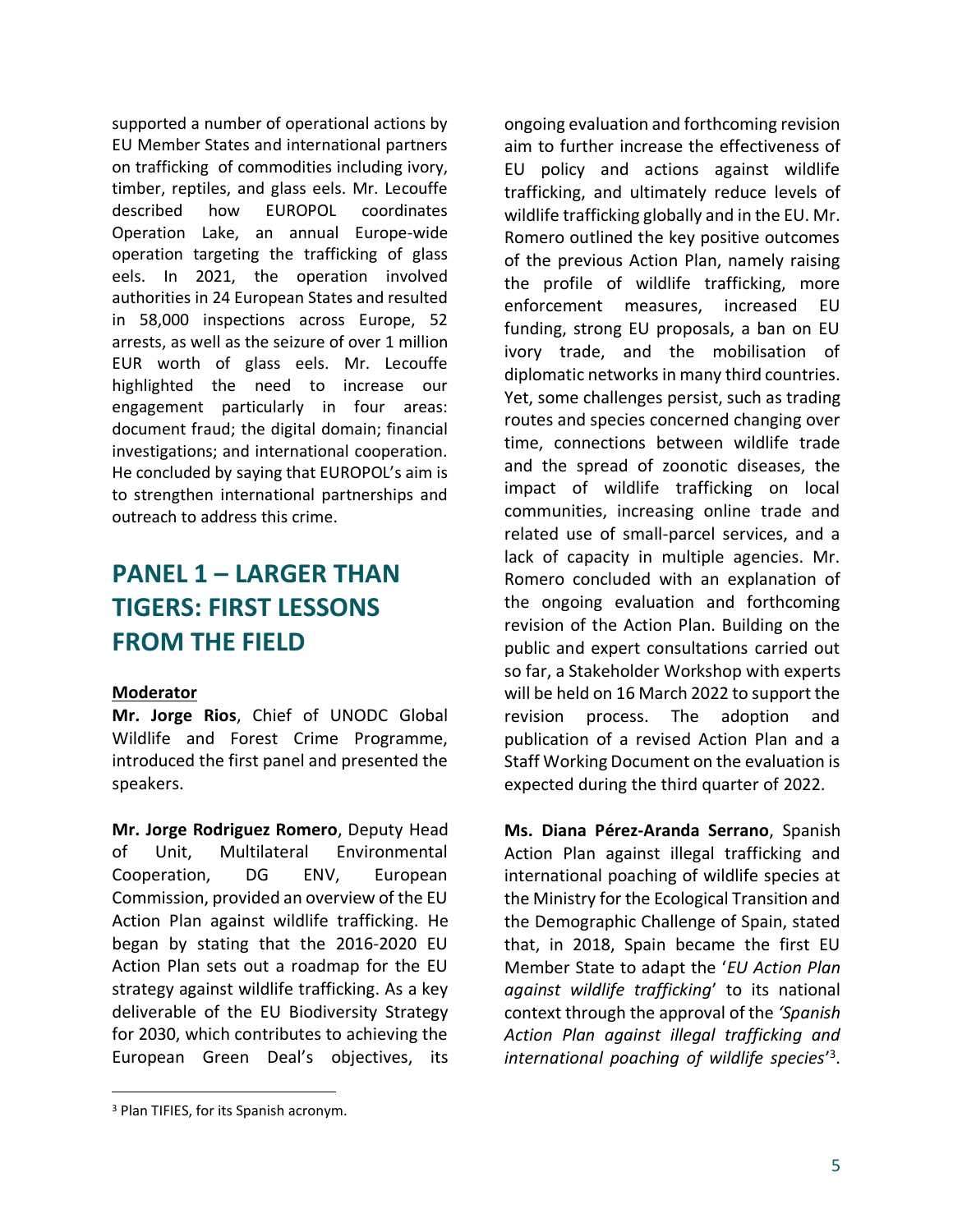This Plan represents the commitment of the Government of Spain to tackle this crime. The Plan includes actions at the national level, but also in third countries of origin of poaching. The approval of the Plan TIFIES has represented a significant boost for the fight against wildlife trafficking in Spain, especially through the actions raised from the collaboration between the Ministry for the Ecological Transition and the Demographic Challenge (MITECO), and the Civil Guard's Nature Protection Service (SEPRONA) in terms of raising capacities for agents, logistical support for police operations, carrying out lab analyzes and expert reports, creation of structures for a better coordination among different competent bodies, among others. Ms. Pérez-Aranda Serrano presented different examples of this fruitful collaboration between the administration with competences in the environment, MITECO, and the administration with competences in the prosecution and investigation of environmental crime, SEPRONA, which according to Ms. Serrano could be a reference model of synergic work to be exported to other countries.

**Ms. Olga Kuzmianok**, ICCWC Partnership, UNODC Global Wildlife and Forest Crime (WLFC) Programme, discussed the importance of international cooperation and partnerships. She noted that international cooperation, be it formal or informal, is the only way to sustainably disrupt criminal networks involved in the trafficking of wild fauna and flora, including animals, birds and fish and their products. With the goal of fostering international cooperation, in 2010, five inter-governmental organizations-UNODC, CITES, International Criminal Police Organization (INTERPOL), the World Customs Organization, and the Work Bankformed the International Consortium on Combating Wildlife Crime (ICCWC) with the mission to strengthen criminal justice systems and to provide coordinated support to Member States at the national and international levels. ICCWC work has focused on building knowledge about the modus operandi and national needs to address wildlife and forest crime by conducting assessments through flagship WLFC Analytic Toolkit and Indicator Framework developed by the consortium. The EU Action Plan makes a specific mention of these tools- and ICCWC has now implemented them in over 30 countries. The Action Plan is dedicated to increasing international cooperation. Over the last 6 years, ICCWC partners have assisted more than 40 states, and the specialized support to law enforcement has resulted in the increase of operations, apprehension of over 2000 offenders, countless seizures and dismantling of several criminal networks. This work has demonstrated that a strong commitment to international cooperation in the end yields positive results. ICCWC has contributed to the increase in quality prosecutions with deterrent sentencing. However, while the profits continue to be generated from wildlife trafficking, every effort is needed to continue making wildlife and timber trafficking unattractive and a difficult business for criminals. The crossborder challenges make it incumbent upon us to continue working together across borders and continents. Later this year, ICCWC will launch Vision 2030 to end wildlife crime and looks forward to continuing to work with Member States to address this challenge in cooperation with the EU, European Multidisciplinary Platform Against Criminal Threats (EMPACT), and civil society organisations.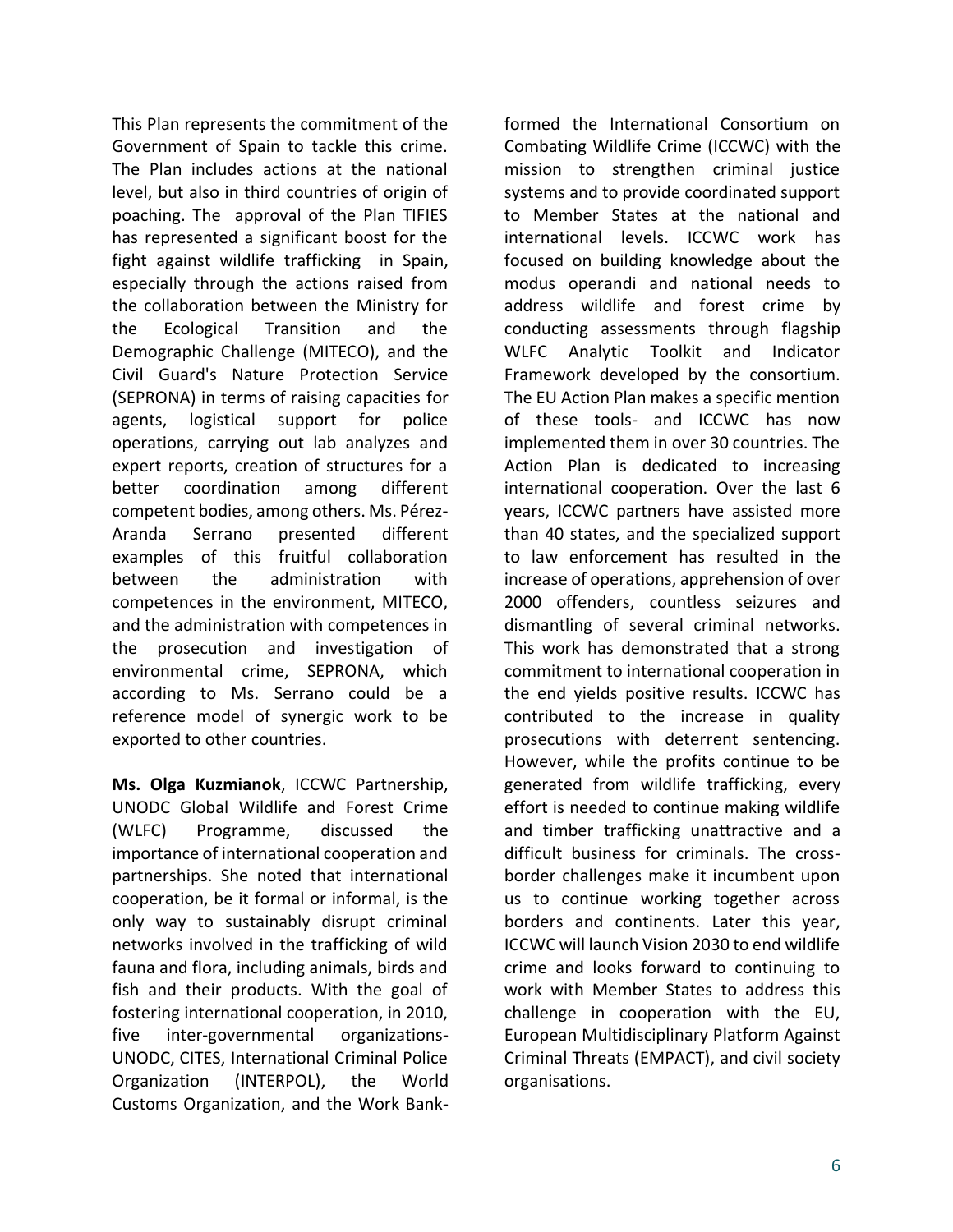**Mr. Arnaud Goessens**, Associate Director for EU Policy at the Wildlife Conservation Society (WCS EU), noted the importance of addressing the entire wildlife trafficking supply chain from source, to transit, to consumer countries, as well as the need to avoid operating in silos. Only tangible initiatives that address wildlife trafficking in a holistic manner will result in long-term success. At the level of consumer countries, efforts should focus on scientific and evidence-based behaviour change initiatives to effectively reduce demand for illegal wildlife, with particular attention to Asia where the demand is extremely high. Mr. Goessens noted that the EU is also an important destination market for illegal wildlife. A further crucial action he highlighted, would be the adoption of new EU regulations that ensure that non-CITESlisted species that are illegally taken from the wild in third countries are also prohibited in the EU, which would close a significant loophole in the EU wildlife trade regulations. Regarding transit countries, efforts should focus on cooperation with the private sector, including the transport industry, online platforms, and the finance sector, which all have a key role in detecting and combatting wildlife trafficking. At the very beginning of the supply chain in source countries, significant increased long-term EU financial and technical support is needed for local authorities and local communities to further develop and strengthen their capacity in protecting their environment and wildlife. He noted that European Commission President von der Leyen announced in September 2021 that the EU will double its funding for biodiversity globally. It would be important to see this doubling in funding

also translated in addressing wildlife trafficking in partner countries and could be allocated, for instance, to implement the recommendations of the reports '*Larger than elephants*', '*Larger than tigers*' and '*Larger than jaguars*' and the findings of the aforementioned study on security and wildlife trafficking, which were all commissioned by DG International Partnerships<sup>4</sup>, said Mr. Goessens. Lastly, he recalled that wildlife trafficking is a global issue that needs to be further addressed at the global level, through multilateral fora such as CITES and through, for example, the development of an additional protocol specifically on wildlife and forest crime under the United Nations Convention against Transnational Organized Crime (UNTOC).

## **PANEL 2 – STRATEGIC AREAS TO ADDRESS WILDLIFE TRAFFICKING GLOBALLY**

#### **Moderator**

**Prof. Dr. Tanya Wyatt**, Professor of Criminology at Northumbria University, UK, introduced the second panel and presented the speakers.

**Mr. Giovanni Broussard**, Regional Coordinator of the UNODC Global Wildlife and Forest Crime Programme for South, South East Asia and the Pacific, highlighted that through the EU Action Plan, the EU became a much stronger stakeholder in the field of IWT in Southeast Asia. In particular some of the EU projects – including the ones implemented by UNODC – contributed to

<sup>4</sup> In January 2021, the European Commission's Directorate for Cooperation and Development (DG

DEVCO) was renamed into the Directorate General for International Partnerships (DG INTPA).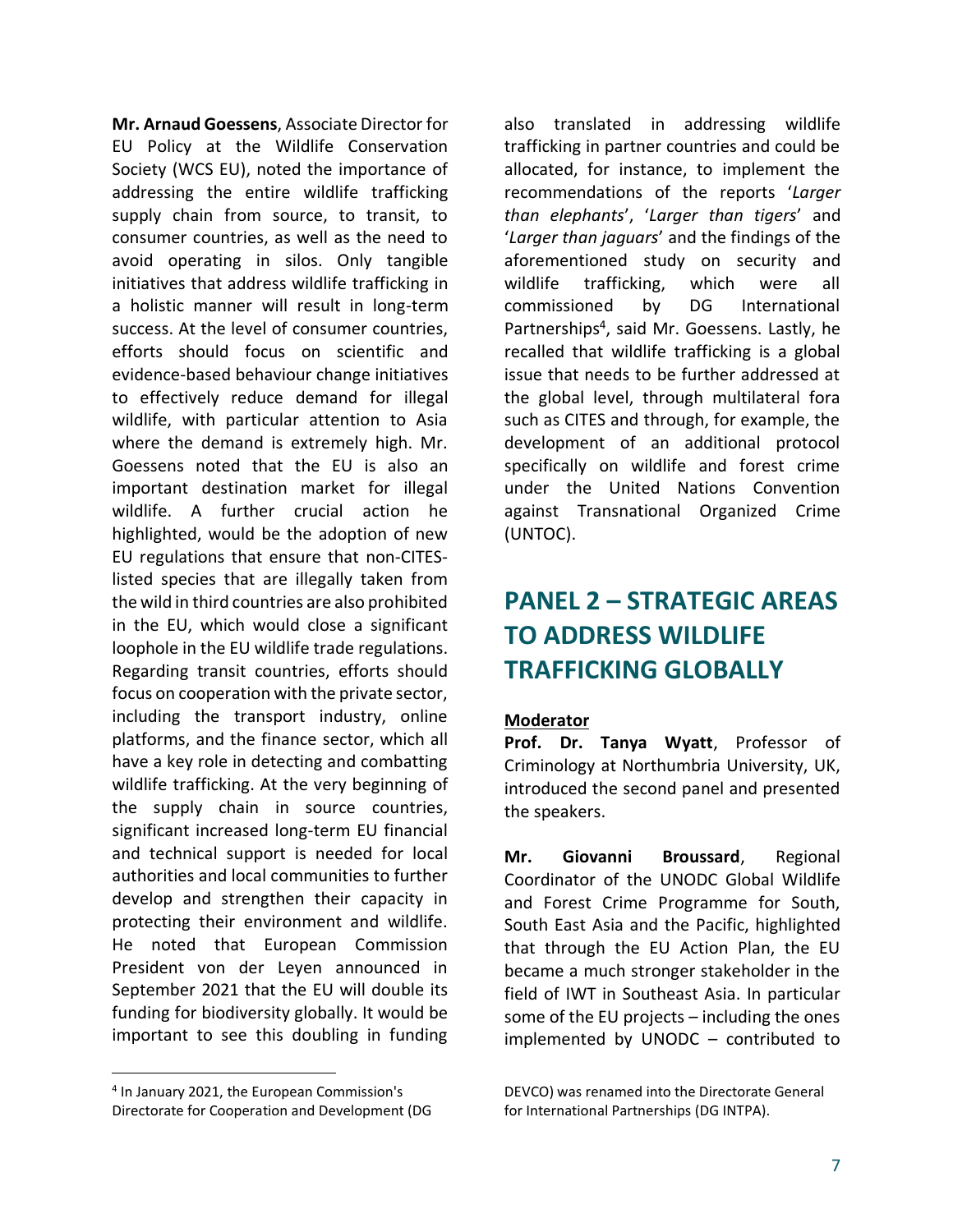move the emphasis of the response to IWT from a regulatory approach to a criminal justice approach. As a result, there were several efforts to build capacities to investigate wildlife crime as a form of organized crime, with emphasis on more advanced techniques including online investigations, financial investigations, anticorruption and controlled deliveries. It is difficult to identify truly successful global initiatives in the fight against IWT, however the extent of cooperation among law enforcement agencies has been slowly but surely growing over the past 5 years. There have been a few good examples of successful cooperation that led to convictions of criminals beyond the emphasis on seizures. Some of the authorities in China have become very active players in terms of cooperation within Asia and beyond. Another interesting development is represented by the support of the EU to an effort to expand the understanding of the link between wildlife crime and future zoonotic diseases, said Mr. Broussard.

**Ms. Leah W. Naess**, Senior Policy Officer, Directorate of Sustainable Environment and Blue Economy at the African Union (AU) Commission, emphasized that addressing corruption is critical to be able to disrupt poaching and trafficking in wildlife. Regarding political commitments, the AU encourages Member States to ratify, domesticate, and implement regional international agreements such as the United Nations Convention against Corruption (UNCAC), United Nations Convention against Transnational Organized Crime (UNTOC), and CITES, among others, that aim at addressing corruption. Ms. Naess highlighted that an AU Advisory board on addressing corruption has been established and that the AU Commission encourages implementation of the governance programmes to address corruption in the natural resource sector and promote integrity. Ms. Naess noted that the COVID-19 has deeply affected communities who depend on wild fauna and flora around protected areas. She further explained that communities are a critical source of information related to IWT- they know which people are corrupt, who are involved in poaching etc. Inclusive governance and involving communities in decision making processes will contribute to addressing corruption, poaching, and trafficking. Ms. Naess concluded that there is a need for communities to benefit from protected areas, have alternative sources of livelihood, and be provided with training, capacity building opportunities on advocacy and awareness.

**Ms. Yovana Murillo**, Program Manager for Counter Wildlife Trafficking in Andes - Amazon - Orinoco, WCS, highlighted that the Andean-Amazon countries are home to an unparalleled biological and cultural diversity; however, this diversity faces a growing threat. Ms. Murillo explained that the Alliance for Wildlife and Forest seeks to improve the understanding of the dynamics of wildlife and timber trafficking, to develop collaboration mechanisms between civil society and governments, and to engage civil society in Bolivia, Ecuador, Colombia, Peru, and two Brazilian states. The Alliance has already generated different reports that describe IWT issues in the region, such as national diagnostic reports, a legal analysis of legal framework on IWT, regional diagnosis in border areas, and online wildlife trade. The Alliance provides technical assistance in developing collaboration mechanisms between government agencies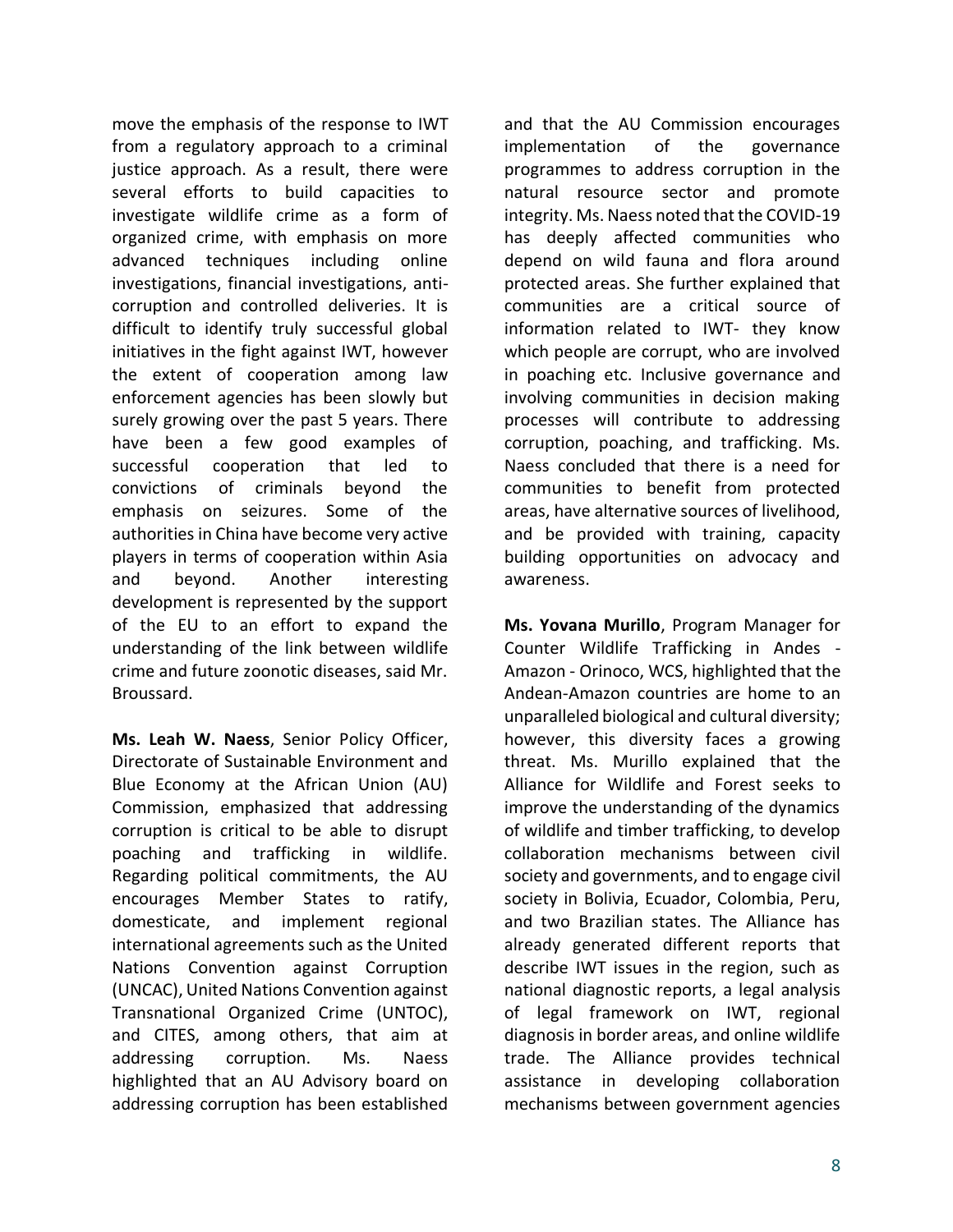and building combat IWT national strategies. The Alliance also supports the further strengthening of law enforcement capacities and technology use. Finally, the Alliance implements demand reduction actions through communication campaigns and behavior change strategies. As a key challenge, Ms. Murillo stressed that IWT is still not considered a serious crime in all countries, receiving insufficient political attention, and resulting in a low number of prosecutions. The lack of available and accessible data and insufficient information sharing mechanisms also hinder effective actions.

**Prof. Dr. Tien Ming Lee**, Oxford Martin Visiting Fellow on the Illegal Wildlife Trade, University of Oxford, and Professor at the Schools of Life Sciences and Ecology, Sun Yat-sen University, presented his work on behavioral science as part of the EU-funded project on '*Disrupting illicit supply chains of wildlife in Asia by leveraging civil society partnerships to increase the effectiveness of Government action*'. Sun Yat-sen University partners with WCS to deliver on the fourth section of this multi-million Euros project that aims to reduce preference for illegally sourced products for the products of target species such as Asian elephant, tiger, and freshwater turtles among the Chinese consumers. The established interdisciplinary research Behavioral Insights Unit works to first understand self-reported consumption and its complex drivers, working with multistakeholders (e.g., Government, Institutions). Through this initiative, researchers design, trial and evaluate the

impacts of behavioral interventions (e.g., campaigns). The final goal is to scale up interventions and test for their effectiveness. We hope that we can develop a science-based, evidence-based guide for future behavioral interventions to reduce the demand for illegal wildlife products in this and other regions of the world.

**Ms. Maria Socorro Manguiat,** Senior Legal Officer, Law Division at the UN Environment Programme, highlighted that to ensure that global frameworks are effective in wildlife trafficking, we must recall that these frameworks regulate both legal trade and illegal trade in wildlife. It is important to talk of both legally binding and non-legally binding instruments, which are complementary. Ms. Manguiat emphasised that the focus should not only be on natural resources management, but also on trade regulation and crime prevention, and criminal justice. According to her, we need to bring together those who implement the different instruments within these spaces. Laws should include provisions on international cooperation, including international law enforcement cooperation mechanisms such as mutual legal assistance. There also needs to be more investment in data collection and monitoring and tracking systems. As regards demand reduction, increasing awareness does not necessarily result in a change of behavior. For behavioral change to occur, we have to define a specific target audience. Investment into the research to define that audience and the intervention is required, concluded Ms. Manguiat.